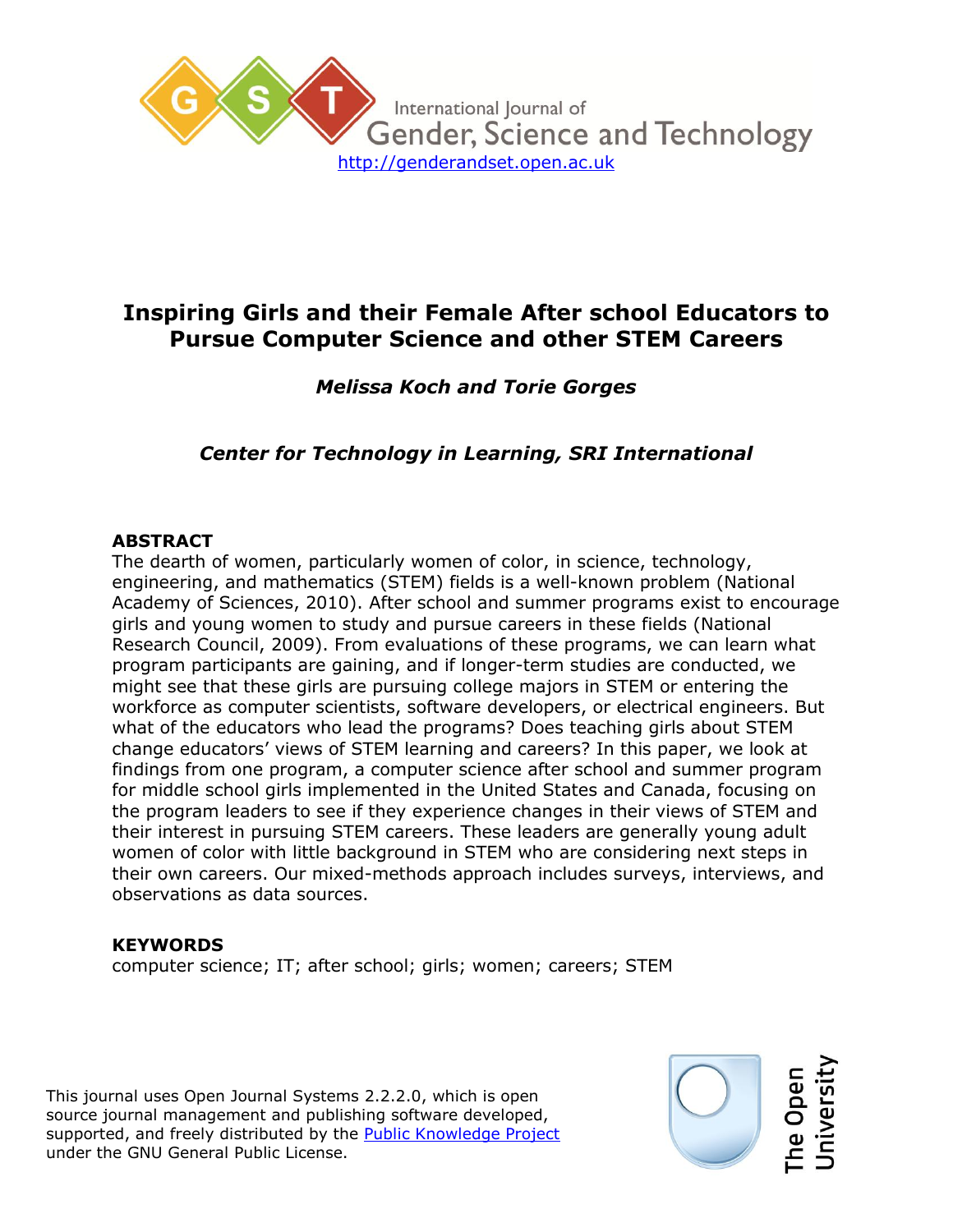# **Inspiring Girls and their Female After school Educators to Pursue Computer Science and other STEM Careers**

# **INTRODUCTION**

In the United States, information technology (IT) jobs, which include hightechnology computer science and engineering jobs as well as lower-technology computing careers, are predicted to grow faster than all other professional sector jobs, up to 22% over the next decade (U.S. Dept. of Labor, 2010). Currently, women in the U.S. miss out on these opportunities, holding less than a quarter of these positions. The numbers are worse for Latina and African American women: fewer than 7% of Latina or African American women have degrees or careers in these fields (National Academy of Sciences, 2010). We know from educational research that the fundamental obstacles to girls entering the STEM (science, technology, engineering, and mathematics) workforce today are the value they place on STEM careers, their interest in STEM topics, and their perceived success in STEM fields (Barman, 1996; Brickhouse et al., 2000; Chambers, 1983; Eccles, 1994, 2005, 2007) To increase girls' perception of the value of and their potential success in STEM careers, they need to see their interests reflected in STEM courses and informal learning opportunities so that science, technology, and mathematics become a central part of the "girls they are" (Brickhouse et al., 2000). Research in the U.S. on increasing girls' interest in computer science learning and careers specifically (Margolis & Fisher, 2002; Goode et al, 2006; NCWIT, 2007; and Denner, 2011) and in STEM in general (Eccles, 1994; Halpern et al., 2007) finds that to overcome these fundamental obstacles, girls should participate in tasks that are relevant to their lives and have a larger social impact, work collaboratively, connect with role models in STEM professions who are from the same gender and racial backgrounds, and receive feedback and encouragement from parents and educators. Systemic supports in programs and organizations are needed to encourage girls and women in computer science specifically and STEM in general (Cohoon, 2011; Watermeyer & Stevenson 2010).

In the U.S., after school settings led by youth development professionals are a promising locale for youth to engage with STEM and become interested in STEM careers (NRC, 2009). However, "computer science programs are often overlooked and underfunded, leading to insufficient curricula, a lack of teacher training in computer science, and decreased gender and ethnic diversity in computer science programs and careers" (The Coalition for Science After school, 2010, December 6). After school educators (youth development staff who work directly with the youth to facilitate the after school programs) vary widely in education and work experience; many are young (in their 20s and 30s) and come into the field with little experience. Furthermore, mobility is high, employment is often part-time, and training opportunities are infrequent (Yohalem & Pittman, 2006). Few programs have a staff person dedicated to science (Chi, Freeman, & Lee, 2008). However, after school educators can be important agents for encouraging youth in STEM learning (National Research Council, 2009). Some evidence suggests that their lack of STEM knowledge may be a benefit: these after school educators may be more likely than adults with formal STEM training to allow learners to explore and follow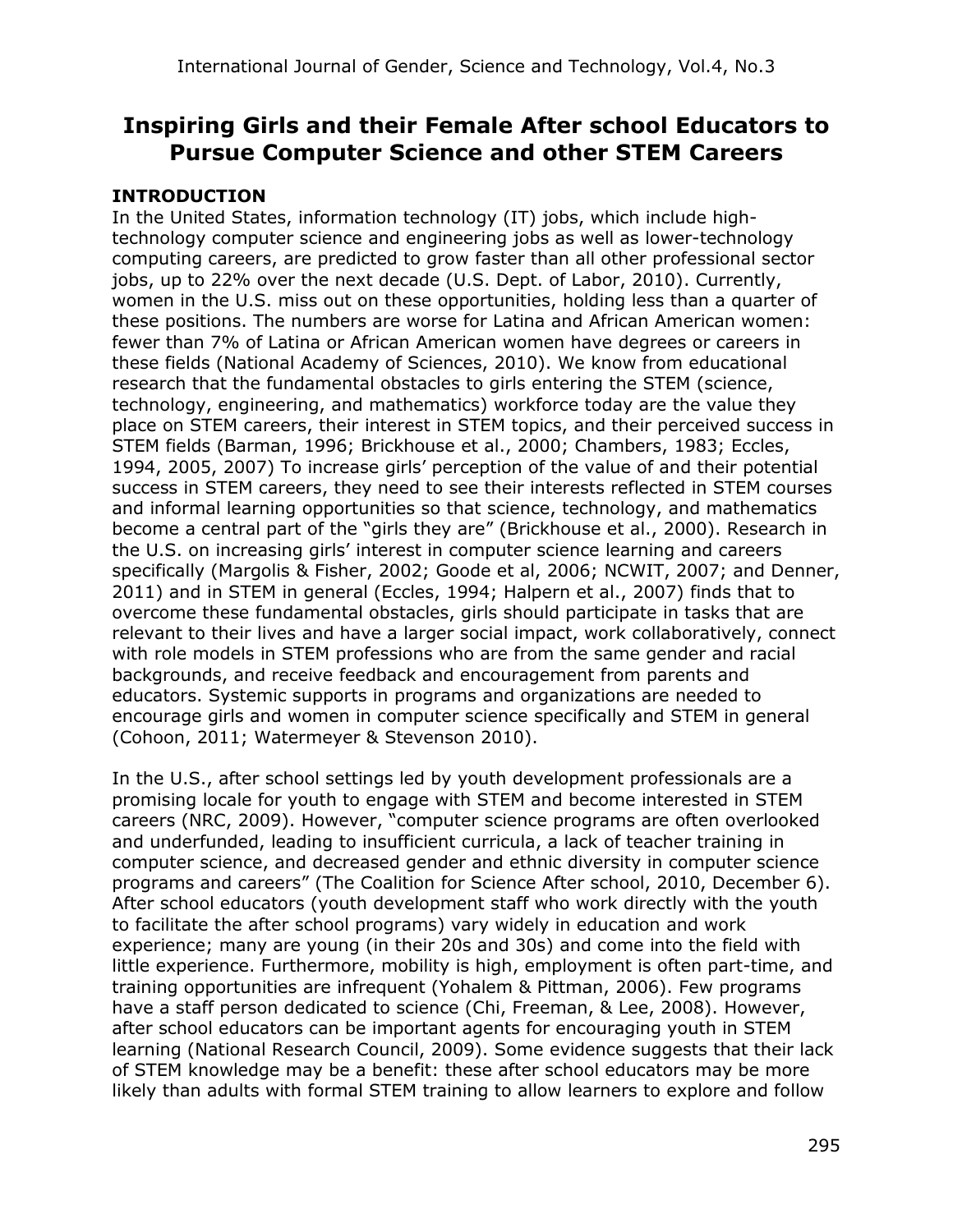the scientific inquiry process (Coalition for Science After school, n.d.). They are likely to be trained in youth development, and these skills, too, may help them in teaching STEM (Coalition for Science After school, n.d.).

#### **Build IT Program Overview**

How, then, to develop staff capacity in after school programs to effectively deliver a computer science program? In this paper, we review data from six years of program evaluations of Build IT, an after school computer science program for girls. The data indicate that growth in staff capacity at both individual and organizational levels is possible and may lead to staff themselves developing an interest in computer science fields and careers. We propose that the processes used to develop and implement the computer science program—co-design, educative curriculum materials, and extensive professional development opportunities—may be at the root of these findings.

Build IT is a two-year after school and summer youth-based curriculum for middle school girls that can be run over four semesters and for 4 weeks during the summer or held during school breaks (e.g. summer, winter, spring). The Build IT program encourages girls to develop IT fluency, interest in mathematics, and knowledge of IT careers. The six units of Build IT focus on the design process, the mathematics in computer science, network computing, game design, and the development of Internet applications. While coding is a part of the program, the emphasis is on collaborative activities that are relevant to the girls' lives and engage girls with real users and IT professional role models who look like them.

Launched in 2005 with funding from the National Science Foundation (NSF), Build IT began with several years of piloting at Girls Incorporated of Alameda County in California, an affiliate in the Girls Incorporated (Girls Inc.) network of affiliate organizations. Girls Inc., a youth development organization based in the U.S., annually serves more than 900,000 girls aged between 5 and 18 in the United States and Canada, through its after school programs and website. Girls Inc. encourages girls, who are primarily African American or Latina and from low socioeconomic status (SES) backgrounds, to be "strong, smart, and bold". The organization provides programming after school and during holidays to these communities (low SES, African American, and Latino) in rural and urban settings. Incorporating a computer science program into their offering encourages girls to become technology fluent and to consider a challenging, well-paying job in a technology field.

From 2008 to 2012, with funding from The Noyce Foundation, SRI and Girls Inc. scaled Build IT to additional Girls Inc. affiliates. Build IT has achieved scale and sustainability at 33 girl-serving youth development sites and has reached more than 2,000 girls and 50 after school educators throughout the United States and Canada to date. Importantly, the program includes professional development and curricular strategies to support after school educators who frequently do not have strong STEM backgrounds when they first encounter the curriculum.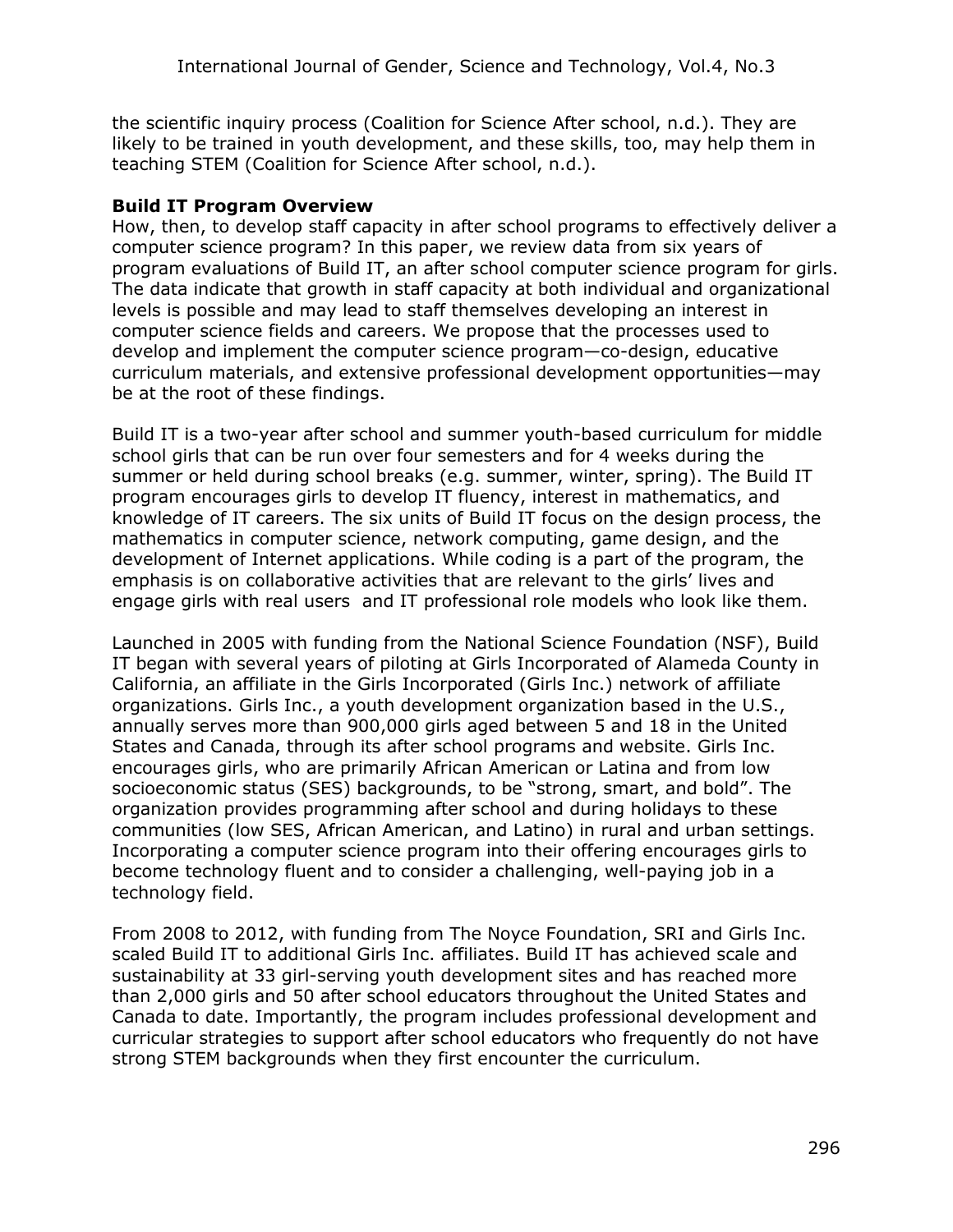The development team—SRI International's Center for Technology in Learning, a learning sciences research organization and Girls Inc., a provider of youth development programs for girls—created Build IT's professional development and curriculum using a co-design approach to promote STEM learning in a youth development context. Co-design for technology-rich education innovations is a "highly-facilitated, team-based process in which educators, researchers, and developers work together in defined roles to design an educational innovation, implement the innovation with educators and students [youth] as a prototype, and evaluate each prototype's significance for addressing a concrete educational need" (Roschelle, Penuel, & Schectman, 2006). This co-design approach puts the people in this case, educators and youth—at the center of the technology-infused curriculum innovation.

The curriculum materials are intended to teach computer science to after school educators as much as they are designed to reach youth. The program recognizes that middle school girls are at a critical juncture for engaging with technology and computer science; it uses research-based approaches for engaging middle school girls, especially girls from African American and Latina backgrounds, in technology and computer science. Additionally, the materials are educative for staff, embedding within the curriculum information and resources that help these after school educators to learn and reflect on concepts in order to teach them well. The after school educators who facilitate these activities are frequently women of color in their 20s and 30s who are still determining their career paths. They, along with the girls, are at a critical juncture in their future career decisions.

The professional development offered to these educators includes both initial extensive training and ongoing training that is integrated with the curriculum and designed to fit in with the youth development organization's professional development training and support structures. Like the curriculum itself, the program's professional development was co-designed by both learning scientists and youth development experts blending best practices for professional development from the learning sciences and youth development.

#### **Overview of Build IT Outcomes**

Data from the pilot scale-up that involved 7 affiliates and preliminary data from the recent full scale-up of Build IT to 21 affiliates (33 program sites in the U.S. and Canada) show that the program is building capacity and proving sustainable and scalable in an after school network. The majority of organizational leaders surveyed said that the program meets the needs of the community, aligns with their organization's goals, and they believe that their staff are comfortable implementing Build IT. All of the affiliates indicated interest in continuing to offer Build IT beyond the initial funding, with 78% definitely planning to continue and 22% indicating they were unsure if they would be able to (e.g. concerns about funding, having staff to implement the program).

In this paper, we examine data on the after school educators specifically. We focus on their growth in being able to offer Build IT in relation to the goal of building staff capacity, and their own interests in learning and pursuing STEM careers. More than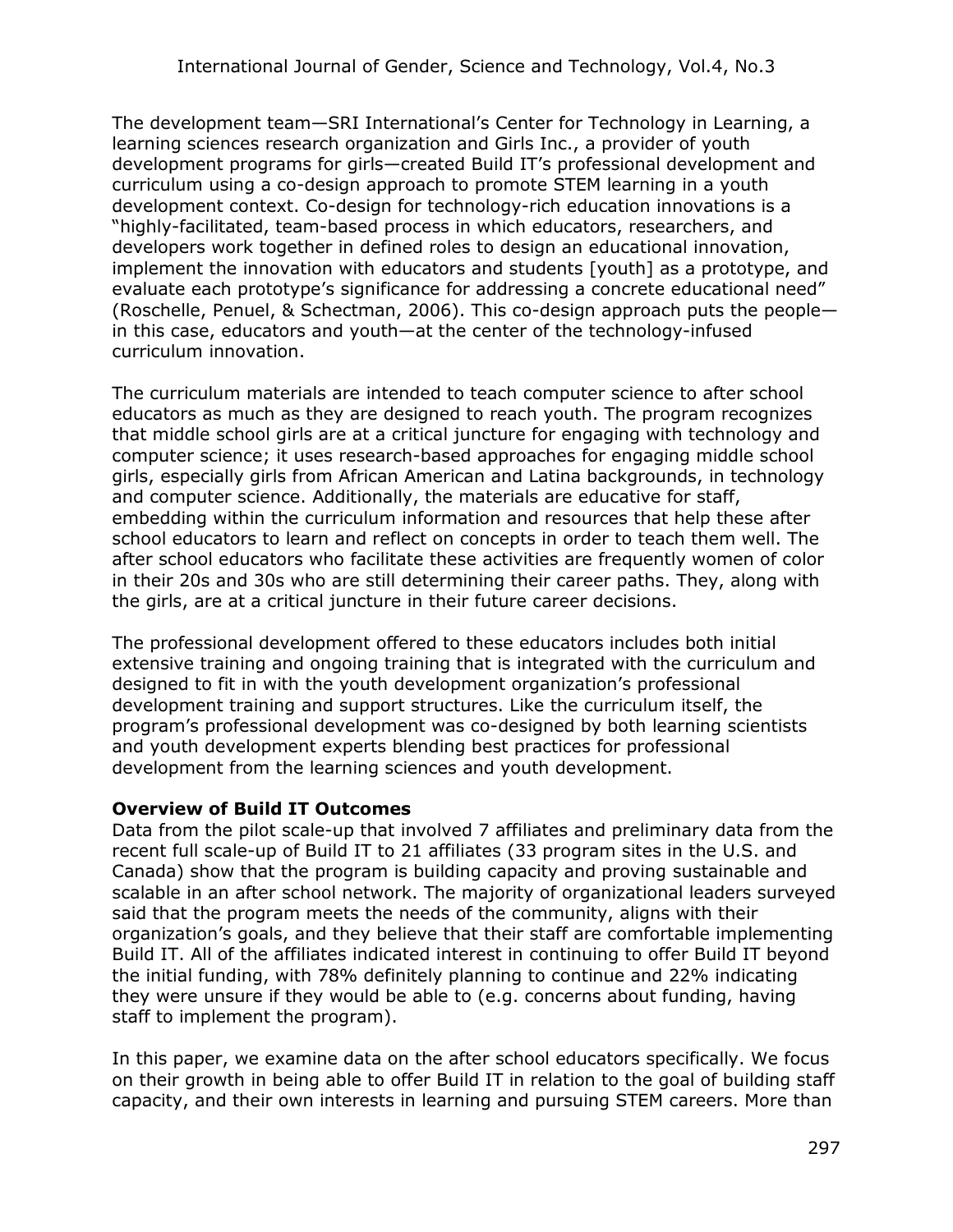half indicated that their experience facilitating Build IT had influenced their career or educational paths and indicated interest in STEM careers. These women as well as the girls are the target audience for the program.

#### **METHODOLOGY Research Questions**

The work of developing, implementing and evaluating Build IT has been guided by three research questions:

- Are girls engaged, achieving IT fluency, and interested in pursuing IT careers, including taking high school mathematics and computer science courses necessary to pursue these careers?
- Is staff capacity at each site increased and supported in order to offer this IT fluency programming?
- Is this curriculum sustainable in different settings?

In the course of answering the research question about staff capacity, we found that some staff were indicating interest in or pursuing careers in STEM fields. As detailed below, in response to those initial findings, we developed additional instruments (surveys of after school educators who work directly with youth) and delved further into existing data to answer the following research questions, which are the primary focus of this paper:

- Does the program have an effect on after school educators' comfort with facilitating technology and STEM activities with the girls? To what degree?
- Does the program have an effect on after school educators' own STEM education and career interests and plans? To what degree?

While we focus on the after school educators for the rest of the paper, we provide an overview of the participants, data collection, and analysis for the girls' data to provide a context for the influence of the curriculum on the after school educators.

# **Participants**

*After school Educators.* The primary sample for this research is the adult after school educators who participated in the full scale-up of Build IT from 2010 to 2012. Of the 31 people who facilitated during the full scale up of Build IT, all are women and 55% are women of color, primarily African American and Latinas, women who are underrepresented in STEM professions. Though we do not have reported ages for all after school educators, the training manager at the national organization who met regularly with the 31 educators, both in person and on the phone, estimates that only 5 of the 31 women are older than 39 years of age. In other words, the women who participated are in transitional jobs (after school educator) and are at a time in their lives when they are considering career options.

These after school educators facilitated Build IT for one year, each completing three of the six units that make up Build IT. Two of the 31 facilitators led Build IT at more than one site. All facilitators received a three-day training on Build IT followed by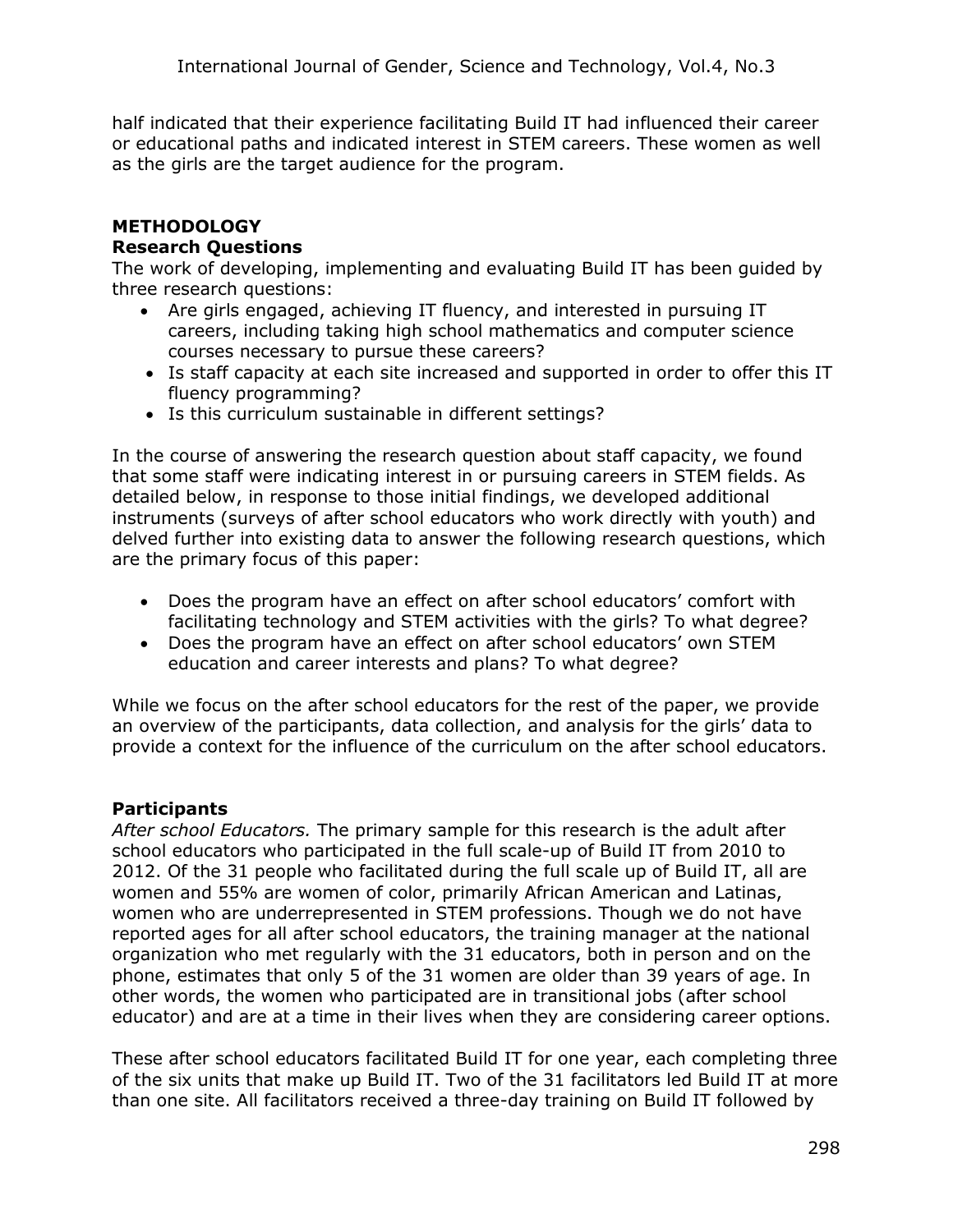three webinars and email or phone communication with training staff throughout the year.

Data were collected from interviews with staff, observations of professional development sessions, staff implementation reports, and surveys completed immediately prior to and immediately after the three-day professional development sessions. (See Table 1 for details on these instruments.) From this data, we know that most of these educators were not familiar with computer science concepts when they began the program. For example, at one professional development session, nine of eleven after school educators said they had never done any coding, fewer than half thought they could explain how a computer worked, and only two thought they could describe how information travels through the Internet. At the majority of sites, however, the staff willingly volunteered to take on the new role of facilitating this computer science program, and they all shared the belief that learning about computers was important and would give girls more career choices.

*Girls Participating in the Program.* While the primary participant for the research reported in this paper is the after school educator, the girls participating in Build IT are the target audience for the curriculum. The data and findings shared on their participation provides context on the impact of the Build IT program.

The majority of the girls participating in Build IT are from minority backgrounds (35% African American, 19% Latina, 3% Asian American/Pacific Islander, 2% Native American, 8% multiracial); 56% of the girls come from families with annual incomes of less than US\$25,000; ages range from 10 to 14. Almost all of the participants in this technology program join a larger after school and summer program, rather than signing up for the technology program specifically. Thus, the participants are not likely to be predisposed to have positive attitudes toward technology, access to computers or the Internet, or interest in IT careers. According to after school staff, for many of the girls, this program is one of the few ways they have regular access to technology, opportunities to design technological solutions, and exposure to IT careers.

#### **Data Collection**

Researchers used a mixed-methods approach to evaluate the scale up of Build IT. The evaluation has included both quantitative and qualitative components, led by evaluation teams in different organizations. The qualitative evaluation was internal, conducted by a research team from SRI's Center for Technology in Learning, the learning science organization who developed the program, and by evaluators contracted to SRI, often graduate students in the social sciences who lived or worked near the implementation sites. The researchers leading the evaluation trained these local evaluators and maintained close contact with them throughout the process. External evaluators from a separate organization conducted the quantitative evaluation.

To gather quantitative data, the evaluators surveyed girls and administered assessments to examine changes in their self-reported perceptions of and interest and confidence in STEM fields, their computer usage and skills, and their assessed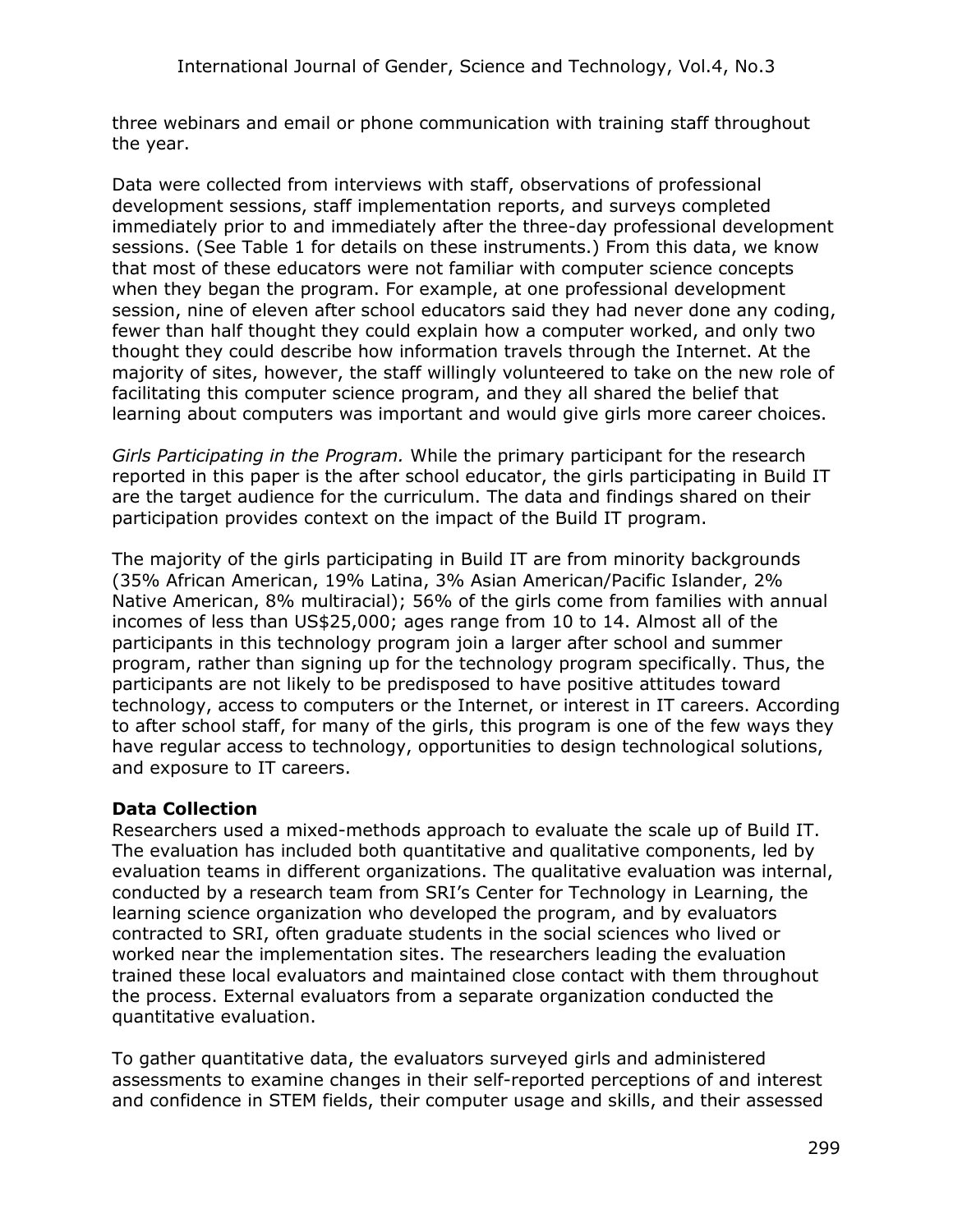understanding of IT concepts. Both the attitudes survey and the IT concepts assessments were developed for Build IT and have been refined throughout the piloting and scaling of the program. There is an assessment for each of Build IT's units, allowing evaluators to focus their attention on those concepts girls are expected to learn in each section of the curriculum. Concepts assessed include understanding of the design process (5 items), communication tools and the Internet (4 items), redesigning the web (4 items), networks and networked applications (4 items), and designing and programming a game (4 items). $^{1}$  Items were four-option multiple-choice items.

The IT Attitudes Survey applied across units of the curriculum, and included subscales focusing on mathematics usefulness and confidence (6 items), frequency of computer use (12 items), computer skills (9 items), confidence with computers (3 items), attitudes toward computers and computer work (6 items), and genderneutral views of careers (4 items). The subscales are five-point Likert-type scales and internal consistency ranges from .721 to .865.<sup>2</sup>

To capture qualitative data, researchers from the internal evaluation team interviewed and observed girls participating in Build IT, focusing on girls' interest and engagement in IT learning and careers. The internal evaluation team also interviewed, observed, and collected implementation reports from staff. External evaluators also conducted annual interviews with both program and management staff. Finally, 25 after school educators and 22 affiliate leaders completed online surveys to document their impressions of how well Build IT met girls' and organizational needs, how well Build IT addressed professional development needs, their plans to continue or discontinue implementing the program, and after school educators' self-reported individual IT learning and career interests. Response rates to the survey were fairly high; 83% of the after school educators responded and at least one director or manager from 87% of the affiliates responded. Table 1 provides details on the data sources for these after school staff.

 $\overline{a}$ 

<sup>1</sup> A sample item from the Design Process assessment: *Sandra thinks software engineers get their software designs right the very first time. Donna thinks they don't. Which girl is right and why*? Answer choices: *A. Sandra, because engineers think about everything that needs to be designed ahead of time. B. Sandra, because engineers have to do their work before users can give input. C. Donna, because software engineers usually try out multiple designs with users before settling on a final design. D. Donna, because engineers can't plan ahead of time how to program the software*. A sample item from the Redesigning the Web assessment: *You are a web designer and you just found a really cool website. You want to use some of their code. What would you do?* Answer choices: *A. Call the website designer. B. Go to the library and get a book on HTML. C. Bookmark the web page. D. Use View Source in your Internet browser*

<sup>2</sup> Sample items, which had five point Likert scale response options, included: *I can learn mathematics*, *I can tell someone how to use a computer program (like Microsoft Word) or perform a particular function (like open a new file)*, *I am good with* computers, and *Knowing how to work with computers will give me more job choices.*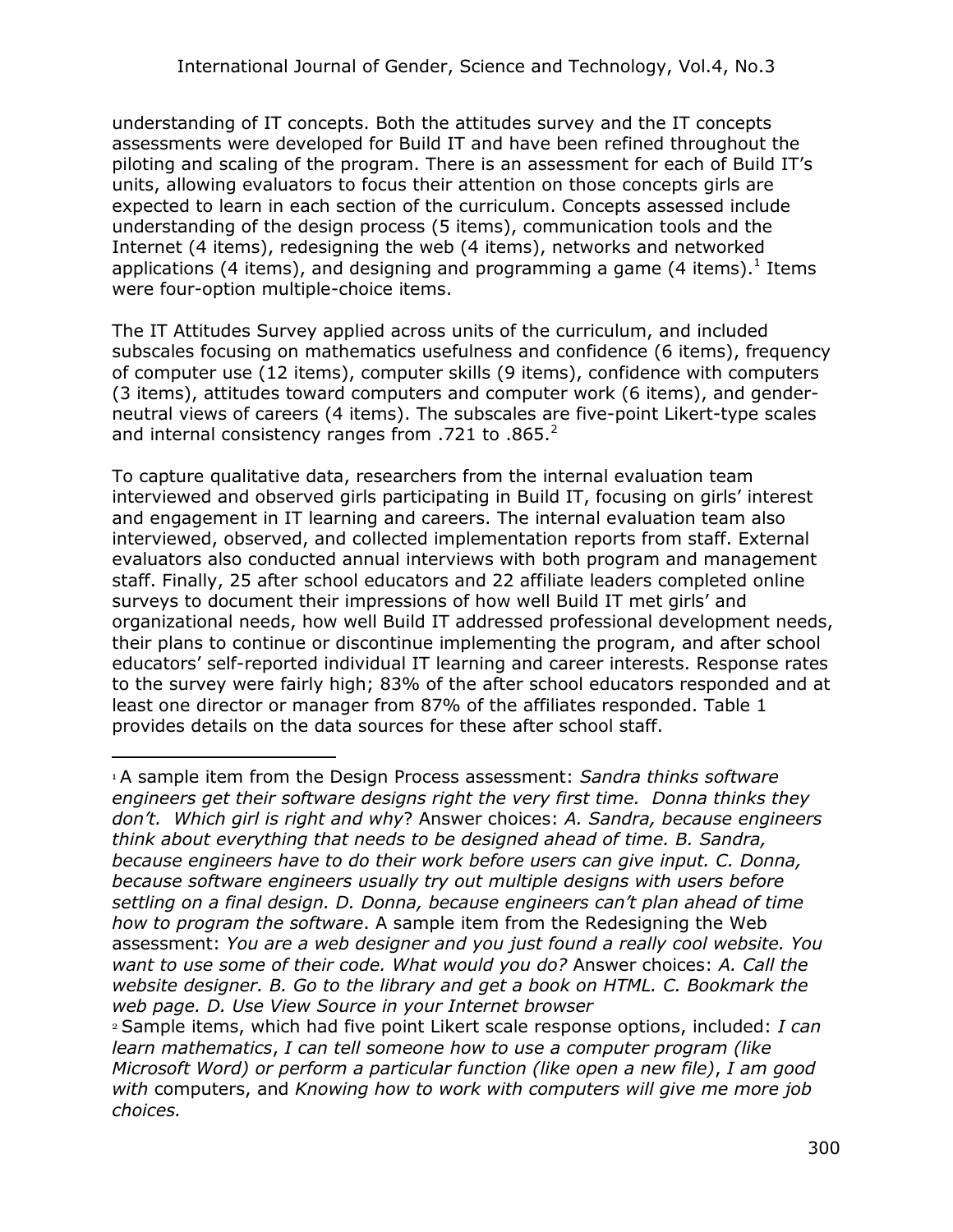|                                                            | rabic 1. Data Suurces für After School Staff                                                                                                         |                                                                                                                                                                                                                                                                                                                                             |
|------------------------------------------------------------|------------------------------------------------------------------------------------------------------------------------------------------------------|---------------------------------------------------------------------------------------------------------------------------------------------------------------------------------------------------------------------------------------------------------------------------------------------------------------------------------------------|
| <b>Data Source</b>                                         | <b>Frequency</b>                                                                                                                                     | <b>Focus</b>                                                                                                                                                                                                                                                                                                                                |
| <b>Staff Interviews</b>                                    | One interview at<br>the end of each<br>curricular unit                                                                                               | Implementation of the curriculum,<br>supports for implementation,<br>perceived outcomes for<br>participants and staff                                                                                                                                                                                                                       |
| Observations of<br>sessions                                | Two observations<br>per unit                                                                                                                         | Girls' learning and engagement,<br>implementation fidelity, staff<br>proficiency with the curriculum                                                                                                                                                                                                                                        |
| Observations of<br>professional<br>development<br>sessions | Approximately<br>three times<br>annually                                                                                                             | Implementation fidelity, staff<br>learning and comfort with the<br>curriculum, formative suggestions<br>for future professional<br>development sessions                                                                                                                                                                                     |
| Staff professional<br>development<br>survey                | Before and after<br>PD sessions                                                                                                                      | Short surveys to capture staff<br>members' prior technology<br>experience, comfort with<br>technology, expectations for the<br>PD, understanding of and comfort<br>facilitating the curriculum, and<br>whether or not PD met<br>expectations. Used formatively by<br>PD providers to ensure that PD and<br>ongoing support met staff needs. |
| <b>Staff</b><br>implementation<br>reports                  | Weekly                                                                                                                                               | Staff comfort with the curriculum,<br>impressions on how sessions had<br>gone, suggestions for future<br>iterations of the program                                                                                                                                                                                                          |
| <b>Staff Survey</b>                                        | Once at end of<br>program duration<br>$(3 \text{ units}).$<br>Response rate:<br>83% (25<br>respondents)                                              | How well the program met the<br>girls' and organizational needs,<br>professional development needs,<br>plans to continue or discontinue<br>implementing the program, and<br>staff's individual IT learning and<br>career interests                                                                                                          |
| Affiliate Leaders<br>Survey                                | Once at end of<br>program duration<br>$(3 \text{ units}).$<br>Response rate: at<br>least one leader<br>from 87% of<br>affiliates (22<br>respondents) | Affiliate leaders' impressions of<br>how well the program met the<br>girls' and organizational needs,<br>staff professional development<br>needs, and their plans to continue<br>or discontinue implementing the<br>program.                                                                                                                |

*Table 1. Data Sources for After school Staff*

Evaluators took field notes during interviews and observations. After each interview or observation, they cleaned their notes and used the notes to respond to a series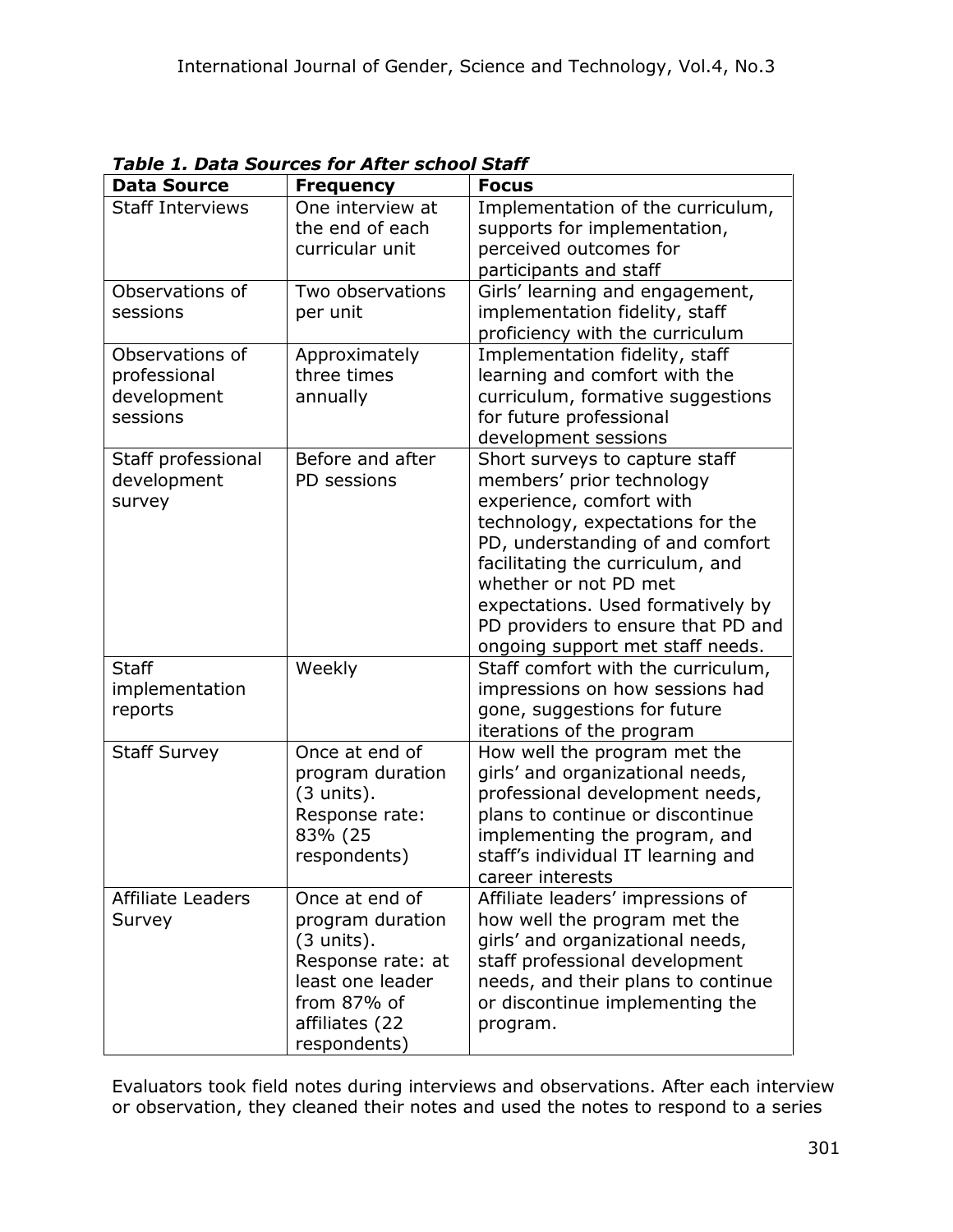of prompts on topics of importance to the evaluation. Relevant to this research, topics included outcomes for staff capacity to implement the curriculum.

### **Data Analysis**

Qualitative data—implementation reports and written notes and responses from interviews and observations—were analyzed using both an emergent coding scheme in the tradition of grounded theory (Glaser & Strauss, 1967) and predefined codes based on Build IT's goals, such as girls' interest in IT careers. The researchers leading the formative evaluation, two junior researchers who had spent time in the field and a senior researcher advising the project, developed the codes. These researchers read and coded the data iteratively, coming to agreement on the meaning of the codes prior to coding any data separately. Most data were read by at least two researchers in the course of development of the codes and coming to agreement on code meanings. Following coding, two researchers read the data by code, typically each taking a section of codes for analysis and memo writing, then reading and critiquing the memos written by the other researcher. These memos serve as the basis for the research reported on here.

Additionally, quantitative data including girls' survey responses and assessments were coded and descriptive statistics were computed for each item as well as the composite scales by an external evaluator. Descriptive statistics included estimating means and frequencies. Paired sample t-test analyses were used to statistically compare the responses from pre and post administrations of the IT concepts assessment. For the IT Concepts assessments, Chi-square analyses were also utilized to statistically compare the responses from pre and post administration on each item.

Annual interviews of staff involved in the Build IT program conducted by external evaluators serve as an important data source, and also allow us to triangulate formative evaluation findings. The external evaluator's analysis of these interviews serves as a data source for the research reported here.

Finally, we analyzed after school educators' and affiliate leaders' survey responses for this research. For quantitative items, we use basic descriptive statistics for analysis, calculating percentages of responses. Written responses to open-ended items provide further explanation of the quantitative data. Note that we did not link survey responses to individuals so we cannot aggregate data by age or race. We hope to be able to this further in future evaluations of the program.

#### **RESULTS**

We briefly describe the impact of Build IT on the girls to provide context of the program's effectiveness on its target audience, the girls, then describe the impact of the program on the after school educators who provide the program to the girls and are the focus of this paper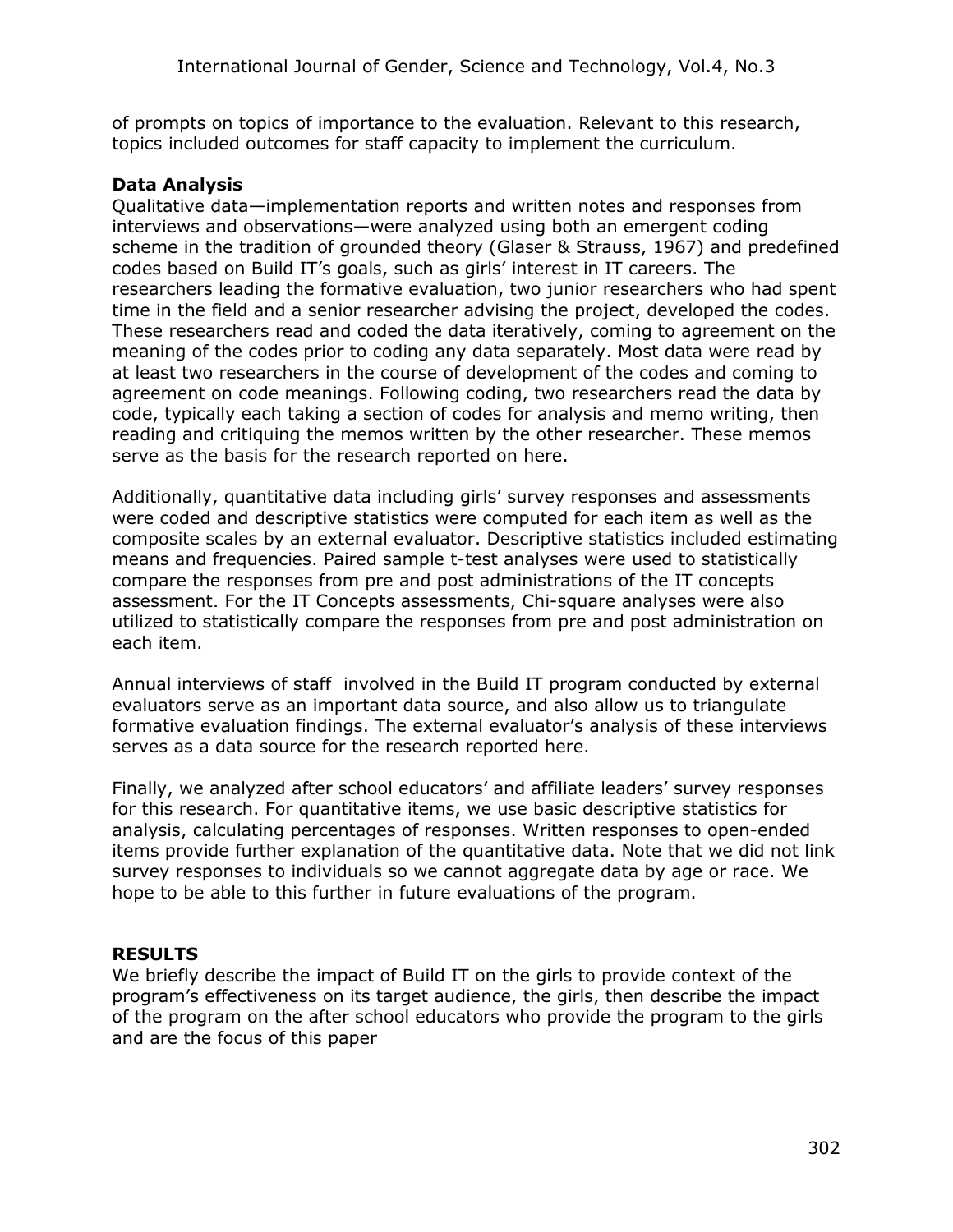### **Impact on Girls**

Build IT has had success in achieving intended outcomes for girls and for developing organizational capacity to sustain and scale the program. The data show that the program motivates girls to explore IT and pursue IT careers. Girls who saw IT careers as solitary and boring began to see them as collaborative, fun, and intellectually stimulating; many participants started to see IT as a possible career. Girls in Build IT strengthened their technology fluency. In the pilot scale-up, girls reported an increase in their technology skills, and assessments showed improved IT knowledge. Their attitudes toward mathematics and computing also changed. We saw statistically significant improvements in girls' frequency of computer use, self-reported computer skills, perception of the usefulness of mathematics, and confidence in using mathematics. Similarly, in initial implementation at one affiliate, we saw a statistically significant change in participants' conceptual understanding, as compared to that of a similar group of girls not participating in the program.

In addition, girls who participated in two years of Build IT scored higher on assessments of IT conceptual understanding than girls with one year or less of participation. Finally, data from the initial implementation with one affiliate indicate that participants with multiple years of exposure to the curriculum increasingly planned to take computer-related courses and college-track mathematics courses.

# **Impact on After school Educators**

After school educators have demonstrated increased staff capacity to offer Build IT, as well as growth in their comfort with facilitating technology and STEM activities with the girls. Many after school educators also credit the program with influencing their interest in and pursuit of their own STEM education and careers.

# *Building Staff Capacity*

The data from implementation in 21 affiliates (33 program sites) show that Build IT is building capacity and proving sustainable and scalable in an after school network. The majority of the Girls Inc. affiliate leaders surveyed said that the program meets the needs of their community, aligns with their affiliate's goals, and they believe that their staff is comfortable implementing Build IT. The majority of these leaders plan to continue offering the program beyond the scale up grant from The Noyce Foundation.

# *Comfort with Technology*

Through interviews and observations, we have seen increases in after school educators' comfort with technology, much of which they attribute to Build IT. In particular, they often become comfortable troubleshooting technical problems; it is not uncommon to see an educator rooting around their after school site's server closet. One said, "My Internet went down the other day and it said ISP and LAN and all that stuff…and I was like, 'Wow, I know what these things mean.'" Another said, "I can do HTML with my eyes closed now." She said it takes her less and less time to figure out what error is causing a girl's page not to work in the Web design unit.

After school educators described how they learned how to use more computer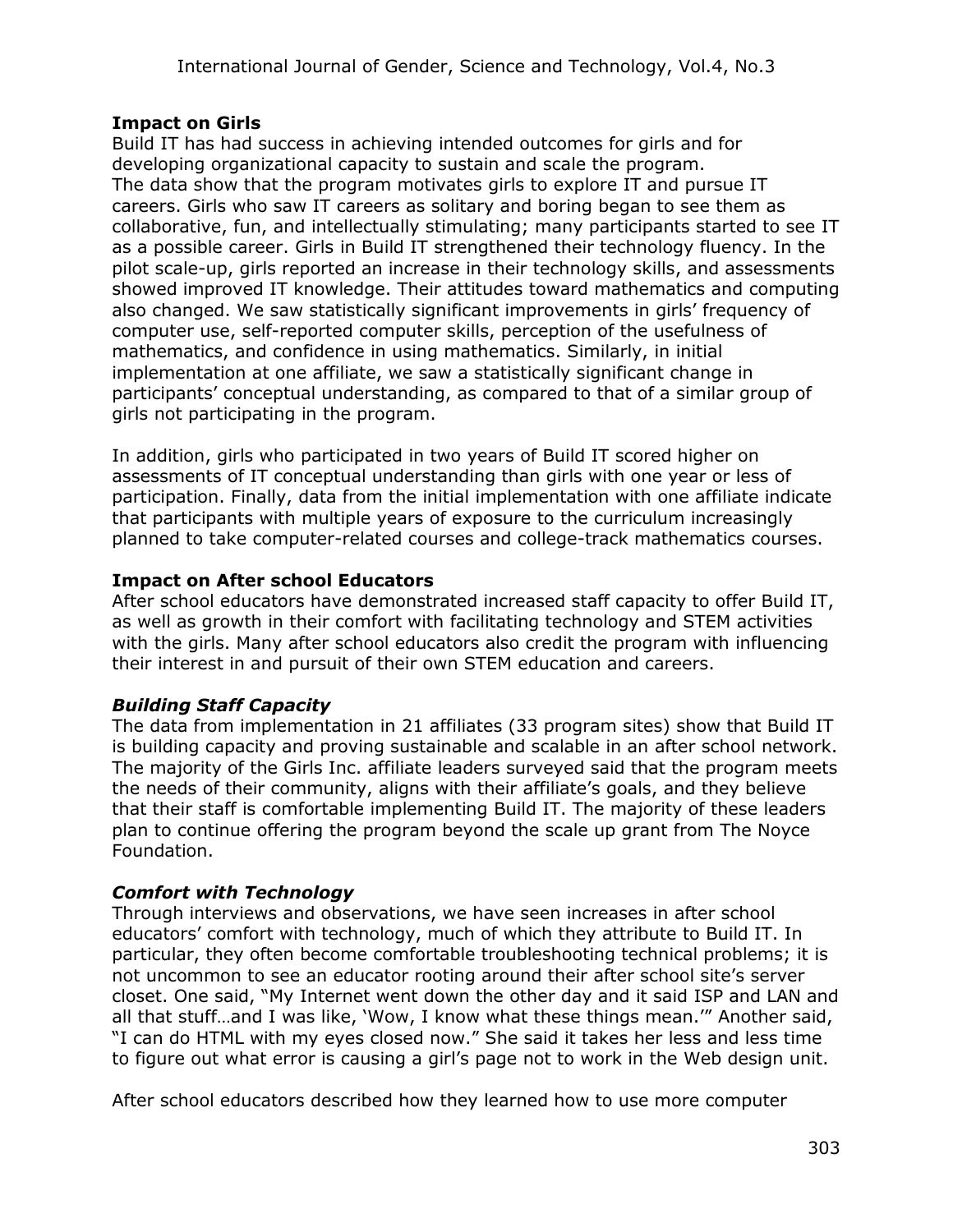functions as well as different Web applications. One educator said, "Before I just checked my email; now I know there's much more," while another said, "You can go beyond MySpace, you can create an online journal, vote, and all these features." A third said, "Everything my girls learned, I learned."

Even those who were already comfortable with computers said they had grown from implementing the program. One said, "In Build IT I had a lot of 'Aha!' moments. I've always been comfortable with computers…but I think Build IT helped me take it to another level."

### *Comfort Facilitating STEM Curriculum Activities*

Data from observations and interviews show increases in after school educators' confidence with the computer programming aspects of the curriculum, such as HTML and object-oriented programming. Though initially they tended to be reluctant to take on the more technical aspects of the curriculum, such as programming a game, we have seen that over time they begin to look forward to these challenges, rather than seeing them as a hurdle. One said, "I was a person who didn't really like computers…but Build IT really opened my eyes. I can do HTML now, I know all about hyperlinks, all kinds of things."

Asked if they were comfortable facilitating the curriculum, 80% of after school educators (20 of the 25 respondents) said they were comfortable, 20% (5 of 25) said they were comfortable to some extent, and none said they were not comfortable (see Figure 1 below). They were clear in their remarks that becoming comfortable had been an involved process: one mentioned "reading and re-reading the curriculum and attending implementation meetings," another said "I did have a lot to learn and prep[are] before facilitating," and a third said, "I feel I am learning along with the girls." One educator recommended that after school educators employ troubleshooting to get themselves through difficult spots and noted that she "enjoyed learning all this stuff, [be]cause I knew almost none of it before facilitating".

The affiliate leaders' survey responses correspond with their after school educators' responses. Seventy-three percent (16 of 22) said their staff were comfortable facilitating the curriculum; an additional 23% (5) said their staff members were somewhat comfortable; and one affiliate leader (5%) perceived their staff not to be comfortable. Several leaders said training had been critical; one noted, "Before the training, I would [have said] no [the staff were not comfortable with the material], but after participating in the training, I would definitely say yes." Another said her staff member "had to go out of her comfort zone several times, but that helped her understand." A third said, "Although our staff members were very unfamiliar with IT programming and the curriculum seemed intimidating at first, the Build IT philosophy that girls can do anything helped our staff feel more comfortable trying something new and mastering it."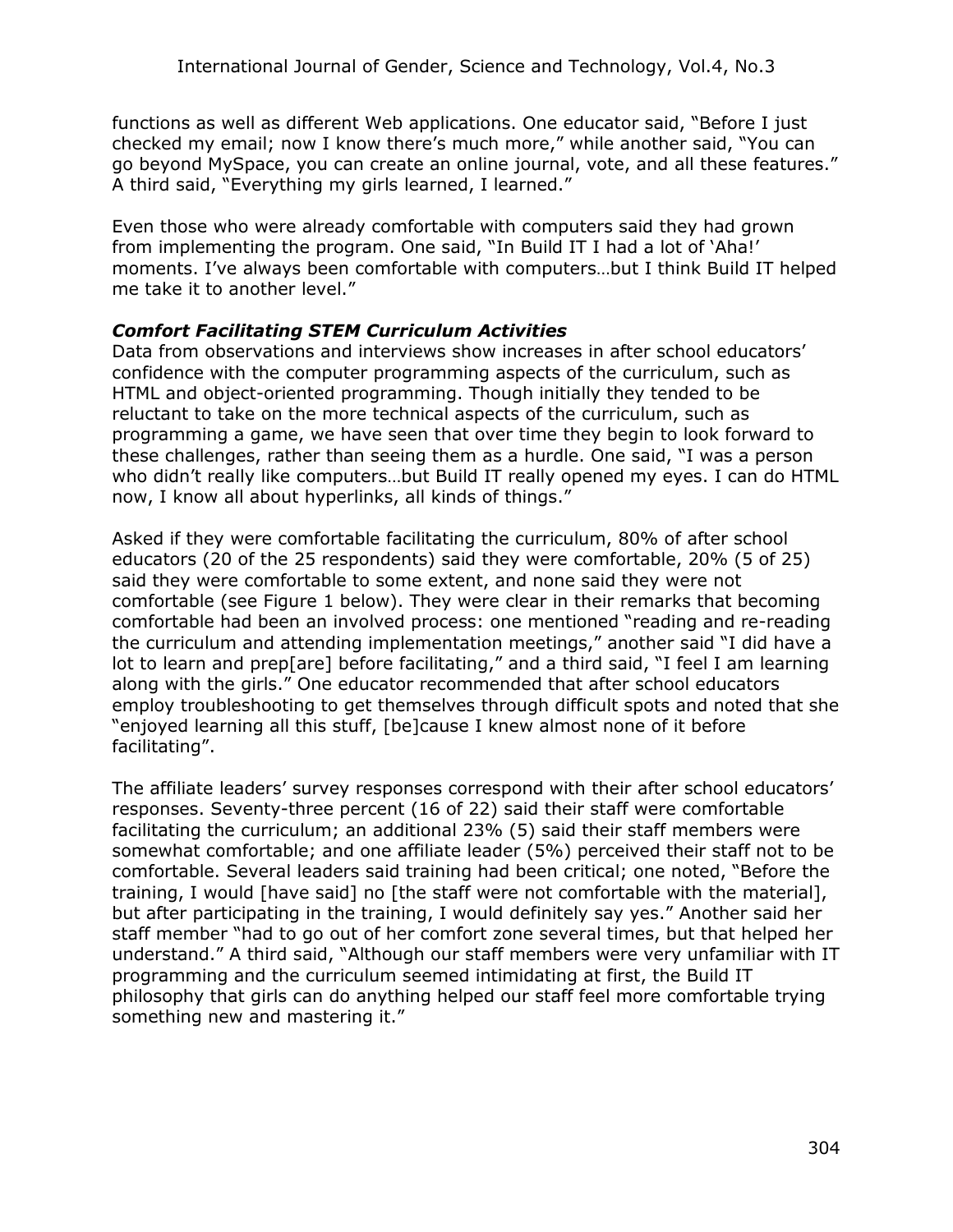



*[25 of 31 after school educators and 22 leaders from 21 affiliates responded to the survey]*

In addition to these positive signs of staff's comfort with STEM curriculum, we have also seen areas with room for growth. Specifically, we have noted that in the first year of implementation, staff may struggle with going beyond the teaching of technology skills to the teaching of IT concepts, such as understanding how the Internet works to aid in girls' design of Internet applications. In that first year, they also struggle with engaging IT professionals and doing the mathematics activities. Staff members need pointers on how to connect with IT professionals. In the first year, it helps to have a affiliate leader at the after school site brokering these relationships. Once the staff member connects with local professional organizations, universities, and their board members, even the most remote sites are successful in recruiting IT professional role models to participate in Build IT. For example, a rural Girls Inc. in Massachusetts connected with a local university. The university's professors were able to participate in the program as IT professionals themselves and also provide connections to local IT professionals who were former students or colleagues. Comfort with the mathematics takes time and professional development support. All of the above mentioned areas with room for growth continue to be a focus of the face-to-face professional development sessions as well as the ongoing professional development online. Experienced staff members in the network of sites have made themselves available for consultation via an online group in which all staff members participate.

#### *Interest in STEM Education and Careers*

Encouraging these after school educators to pursue careers in STEM fields was not an original goal of Build IT. Yet we have seen evidence in interviews with staff and in the staff survey that many staff are considering such careers, and some have take action, using the program as a jumping-off point for further educational and career opportunities. More than half of the after school educators who responded to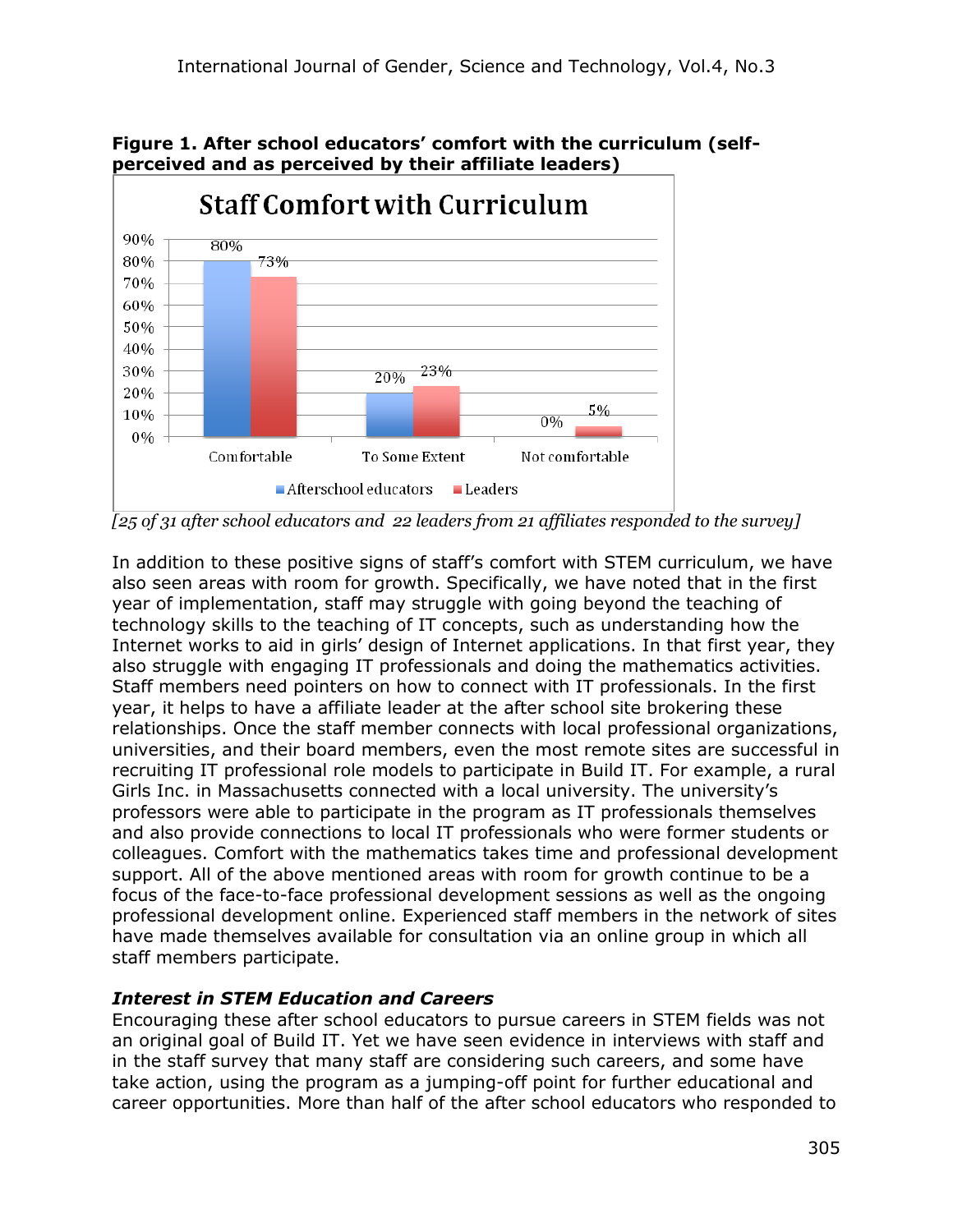the survey—52% (13)—said they were thinking of pursuing a career that involved STEM and 44% (11) said they were thinking of pursuing further education in STEM (see Figure 2 below). One staff member moved to a technology job; another entered an educational technology MA program. Others mentioned that they were considering going into web design, continuing to teach STEM programs, considering a tech college or a Masters in a tech-related field, and minoring in computer science. One woman said, "I realized that I missed my prior love for all things STEM. I am returning to my roots by pursuing a STEM related degree." Some after school educators have created roles within their organizations as coordinators for the curriculum, in effect building a career ladder for STEM-focused after school educators and a built-in support for the program. For example, some affiliates have established STEM coordinator or Build IT coordinator roles to support after school educators at multiple sites in their affiliate.



**Figure 2. After school educators' interest in STEM careers/education**

*[25 of 31 after school educators responded to the survey]*

The after school educators also indicated knowledge of the possibilities available in STEM fields, a curriculum component for the girls who participate, but evidently one that impacts staff as well. One after school educator, who is pursuing an MBA, said, "After facilitating Build IT and learning about many (very profitable) careers in the technology field, I have decided that my MBA focus will be technology." Another, thinking of going back to school, noted, "there are so many interesting, lucrative career opportunities in technology." A third said, "Build IT has helped me understand the importance of STEM in education systems today".

Though it is impossible to know all the influences on these young women's career plans, many—52% (13)—indicated that their experience facilitating Build IT had influenced their career or educational plans (see Figure 2). The ways the program influenced them varied, from simply increasing their interest in learning about technology, to helping them in their pursuit of other fields, to encouraging them to pursue STEM careers for themselves. One woman, for example, felt the Build IT had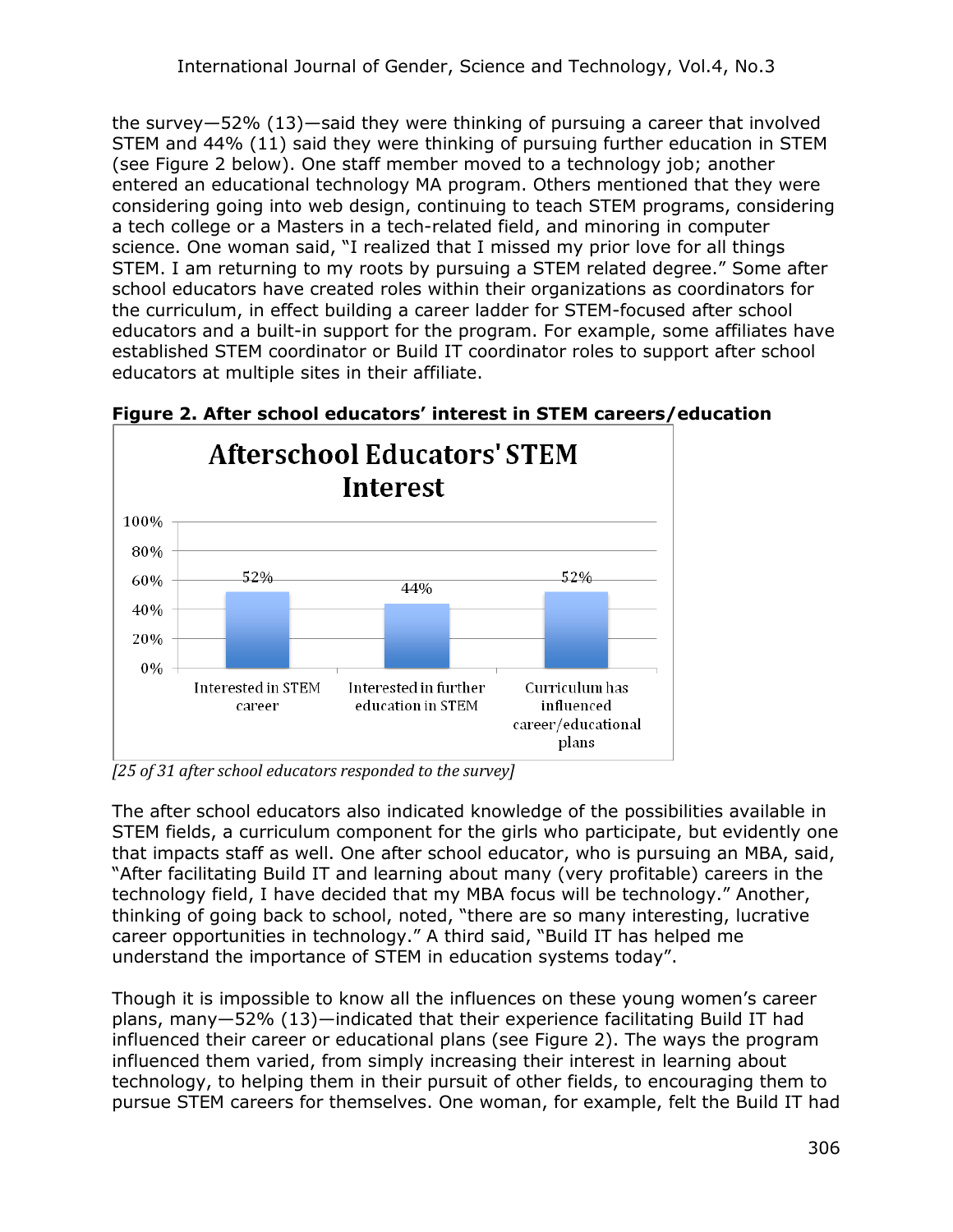helped with her study of psychology by improving her understanding of mathematics. Another shared, "I feel confident now being able to design my own web-based business, which I probably would not have thought of much before Build IT. I also find that I give more thought to design principles in daily life."

### **DISCUSSION**

After school educators who facilitate this computer science program overwhelmingly indicate that it has helped them become more comfortable with technology and other STEM concepts. They also indicate that Build IT has piqued their interest in STEM studies and careers This last outcome was unanticipated, but not unwelcome: it too accomplishes the programmatic goal of encouraging young women, particularly women of color, to consider and pursue STEM careers. Statements from staff and their managers indicate that Build IT had this unexpected outcome at least in part due to a comprehensive professional development model. Based on our research and the research literature, we speculate that the co-design process used to develop Build IT and the educative curriculum materials approach taken in the curriculum also encouraged the type of staff learning and increased STEM interest described above in the results section.

#### **Professional Development**

Research on youth development has documented the importance of a cohesive approach to developing and implementing curricular materials and professional development supports. Effective professional development for youth workers suggests that a system including standards, learning resources and materials, career ladders, and research and evaluation can improve program quality (Stone, Garza, & Borden, 2004). The After school Corporation in the United States examined high-performing after school organizations and found that such organizations had experienced site coordinators with a strong vision, held annual staff orientation sessions and periodic trainings throughout the year, offered mentoring for less experienced staff, incorporated formal and informal evaluations into their work, and had a collegial staff community (Birmingham, Pechman, Russell, Mielke, 2005). Research on STEM education programs indicates the importance of having educators—not just students—work with and learn from external STEM experts and taking advantage of training opportunities that come with the materials or program being used (Freeman, Dorph, & Chi, 2009).

Youth development organizations, such as Girls Inc. affiliates, experience high staff turnover; an organization may train staff to implement a program one year, only to lose those staff the next year, potentially losing their capacity to implement that program. To achieve sustainability of the program, an organization may train management level staff as well as the after school educators to encourage organizational memory for the program (Koch, Gorges, & Penuel, 2012). For Build IT, a program manager who supervised the staff implementing the program worked side-by-side with learning sciences researchers and program developers to design and deliver professional development. With the first implementation of a unit, research organization staff led the professional development; for the second implementation, the organizations co-led the professional development. By the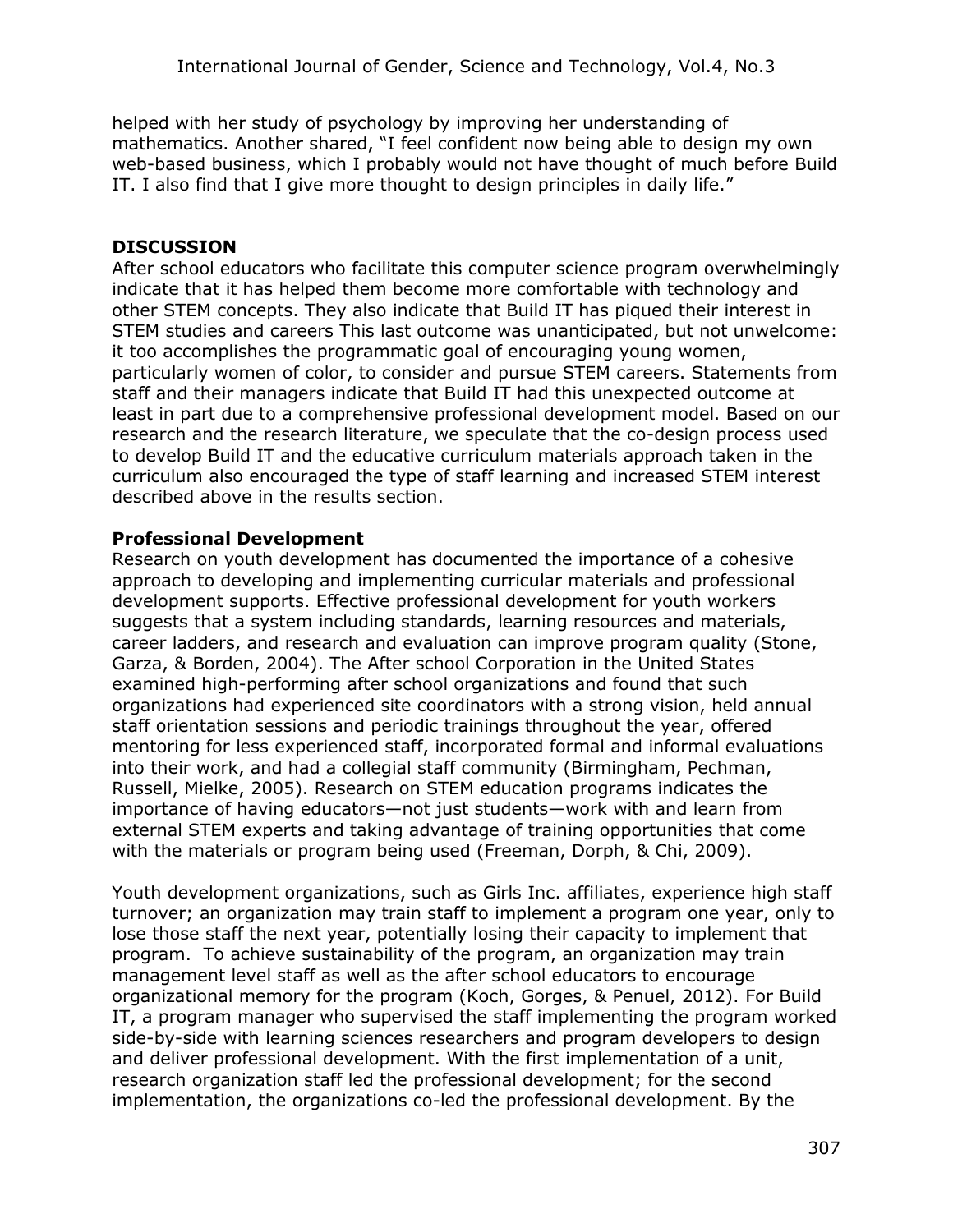third implementation, after school educators and their managers led the professional development, inducting staff new to the organization into Build IT. Through a similar process, the Girls Inc. national organization became a leader of the professional development for Build IT able to train affiliates new to Build IT.

Build IT is successful in part because ongoing professional development was already part of the Girls Inc. infrastructure, at each Girls Inc. affiliate and through the Girls Inc. national organization. Like many other youth-serving organizations, these affiliates experience frequent turnover in staff but they also have a relatively stable core of program managers who supervise these program staff. To promote organizational memory at each affiliate, an affiliate director or manager and an after school educator who works directly with girls are required to attend trainings. Using a teacher-as-student approach in the training sessions, after school educators are able to explore concepts as the girls would (Wei & Hammond et al., 2009) and then discuss the facilitation techniques they have just experienced that helped them with their own learning. Ongoing supports involving face-to-face sessions at affiliate sites and regional conferences, webinars, and online support continue this strategy of moving from after school educator as learner to reflections on facilitation strategies to support learning.

#### **Co-design Process**

The development team created the Build IT's professional development as well as the curriculum using a co-design approach to promote STEM learning in a youth development context. For Build IT, two organizations, one focused on research and development in the learning sciences, and one a provider of youth development programs for girls, worked together for three years to develop, implement, and refine Build IT. In later years, other affiliates of Girls Inc. implemented Build IT, with the national organization leading professional development. At first glance, engaging in co-design as a means to achieve sustainability may seem overly difficult: coming to agreement on curricular goals and how to achieve them, and following a structured process for curriculum iteration are time-consuming. Yet codesign can help develop greater ownership over designs, strengthen STEM content, and make it more likely that designs will be usable in real settings (Roschelle, Penuel, & Schectman, 2006).

In Build IT, the co-developers SRI and Girls Inc., offered philosophies and pedagogical approaches from the learning sciences and youth development which led to the development of a constructivist, problem-based curriculum that provides youth with hands-on experiences that are not solely computer-based but enable youth to use their bodies, creativity, energy, and visual representations to act out computational approaches to solving problems and designing the world around them. The co-design process allowed constant checking of Build IT's usability for youth and youth development educators. In addition to iterative co-design, we incorporated the *Understanding by Design* approach (Wiggins & McTighe, 1998) for identification of learning goals and how to achieve them. These processes enable curriculum features, such as embedded assessments and Eccles' Expectancy Value Model for STEM workforce learning and interest (Eccles, 2009), to have compatible qualities of both the learning sciences and youth development that encourage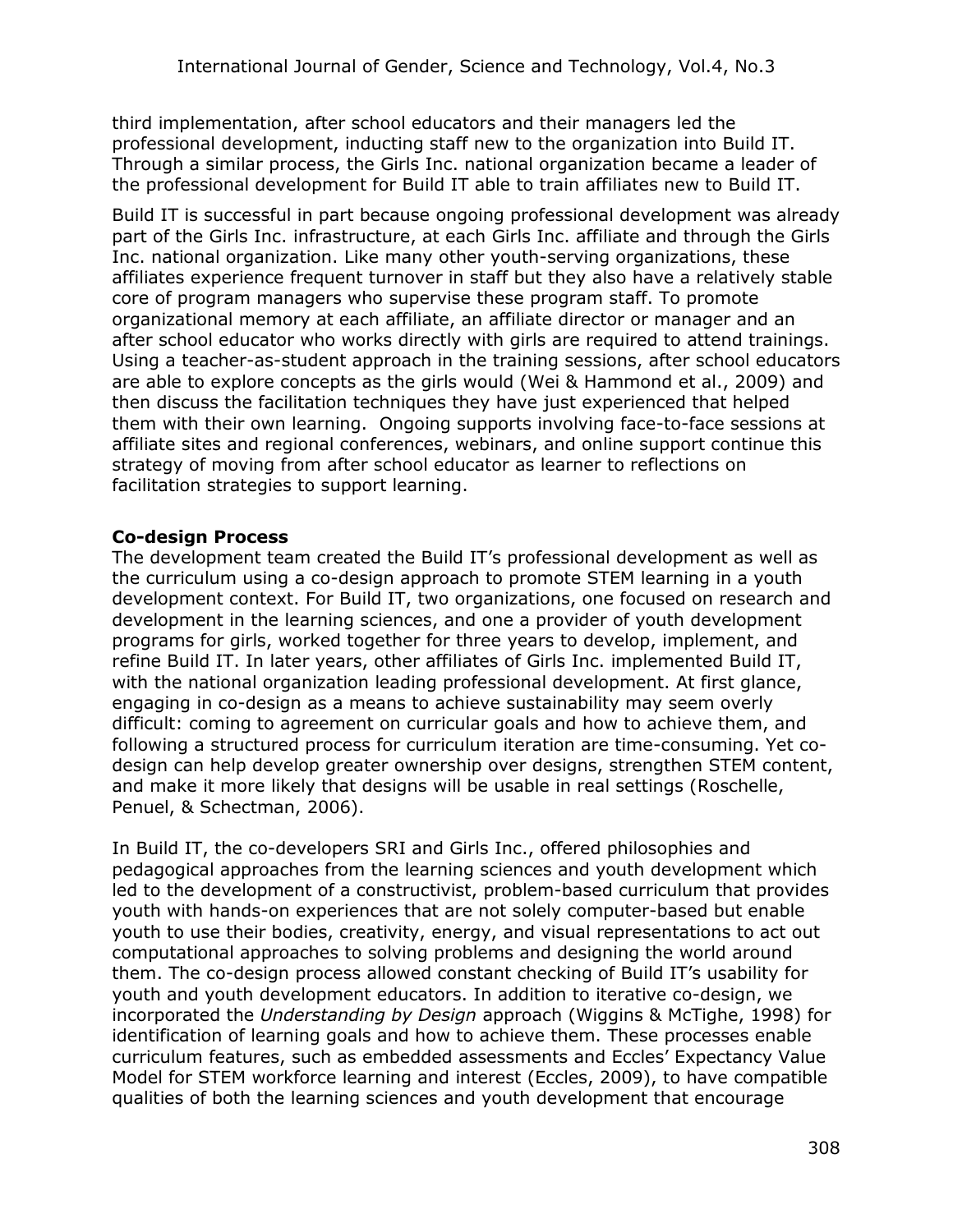sustainability in the youth development environment. The youth development angle is visible and learning goals, assessments, and activities are articulated in a language consistent with youth development.

#### **Educative Curriculum Materials**

Throughout this co-design process, the team incorporated educative elements into the curriculum that teach after school educators as much as they teach the girls. The embedded information and pointers help after school educators to understand and enact the curriculum. Educative curriculum materials increase educators' knowledge in specific instances of instructional decision-making and help them develop more general knowledge that they can apply flexibly in new situations (Ball & Cohen, 1996; Davis & Krajik, 2005). In Build IT, the educative elements include computer science and information technology concepts and research-based practices for engaging girls in these concepts. They help staff to access information, learn subject matter, anticipate and interpret what learners may think or do, understand the developers' pedagogical judgments by making them visible, and relate units and big ideas.

Together, the professional development and curricular materials continue to teach after school educators computer science concepts and encourage positive attitudes towards computer science careers.

#### **CONCLUSION**

Recent research and after school professional development efforts have focused on the importance of building STEM capacity in after school providers, particularly for those frontline staff who may have little STEM experience. This paper provides evidence that after school educators with little STEM background can facilitate STEM experiences for youth; and that they themselves can grow in their own STEM knowledge and interest from the experience. After school staff who facilitated the computer science program for middle school girls described here became more comfortable with technology and other STEM concepts, and many became interested in pursuing STEM studies, formally or informally, and pursuing STEM careers. Given that these staff members are primarily young women and many are women of color, these unexpected-but-welcome results help to achieve Build IT's original goal of encouraging women from minority backgrounds to feel confident with science, technology, engineering and mathematics and to consider careers for themselves in those fields. As one staff member said about the Build IT, "I'm ready to surf the technology wave of the future, thank you!"

#### **REFERENCES**

Ball, D. L., & Cohen, D. K. (1996). Reform by the book: What is--or might be--the role of curriculum materials in teacher learning and instructional reform? *Educational Researcher, 25*(9), 6-8.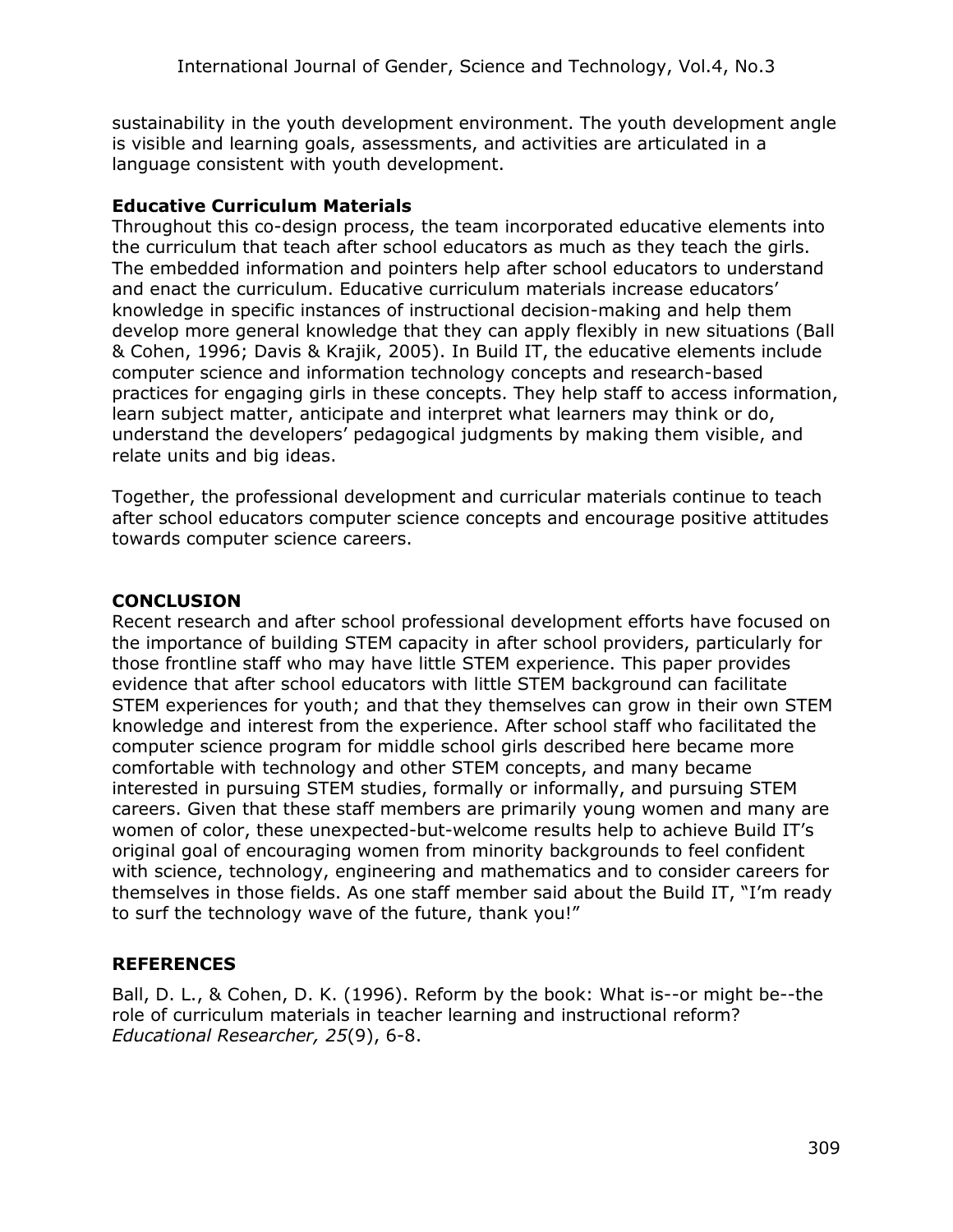International Journal of Gender, Science and Technology, Vol.4, No.3

Barman, C. (1996). How do students really view science and scientists? *Science & Children, 34*, 30-33.

Birmingham, J., Pechman, E. M., Russell, C. A., Mielke, M. (2005). *Shared features of high-performing after school programs: A follow-up to the TASC evaluation.*

Brickhouse, N.W., Lowery, P., & Schultz, K. (2000). What kind of a girl does science? The construction of school science identities. *Journal for Research in Science Teaching, 37*(5), 441-458.

Chambers, D. W. (1983). Stereotypic images of the scientist: The draw-a-scientisttest. *Science Education, 67*, 255-265.

Chi, B.S., Freeman, J., and Lee S. (2008). Science in After school Market Research Study. A study commissioned by the S.D. Bechtel, Jr. Foundation. Lawrence Hall of Science, University of California, Berkeley. Berkeley, California.

Coalition for Science After school. (December 06, 2010) *Computer Science Education Week: December 5th-11th, 2010*. Retrieved from [http://scienceafter](http://scienceafterschool.blogspot.com/2010/12/computer-science-education-week.html)  [school.blogspot.com/2010/12/computer-science-education-week.html](http://scienceafterschool.blogspot.com/2010/12/computer-science-education-week.html)

Coalition for Science After school (n.d.). *Staff capacity and professional development for after school STEM: A summary of key research.* Downloaded July 18, 2011 from [http://after schoolscience.org/about/coalition-publications.php](http://afterschoolscience.org/about/coalition-publications.php)

Cohoon, J. M. (2011). Perspectives on improving the gender composition of computing. *International Journal of Gender, Science and Technology 3*(2), 525-535.

Davis, E. A., & Krajcik, J. (2005). Designing educative curriculum materials to promote teacher learning. *Educational Researcher, 34*(3), 3-14.

Denner, J. (2011). What predicts middle school girls' interests in computing? *International Journal of Gender, Science and Technology 3*(1), 1-17.

Eccles, J. S. (1994). Understanding Women's Educational and Occupational Choices: Applying the Eccles et al model of achievement-related choices. *Psychology of Women Quarterly, 18*(4), 585-609.

Eccles, J. S. (2005). Studying gender and ethnic differences in participation in mathematics, physical science, and information technology. In J. E. Jacobs & S. D. Simpkins (Eds.), *Leaks in the Pipeline to Mathematics, Science and Technology Careers, 110*, 55-88. San Francisco, CA: Jossey Bass.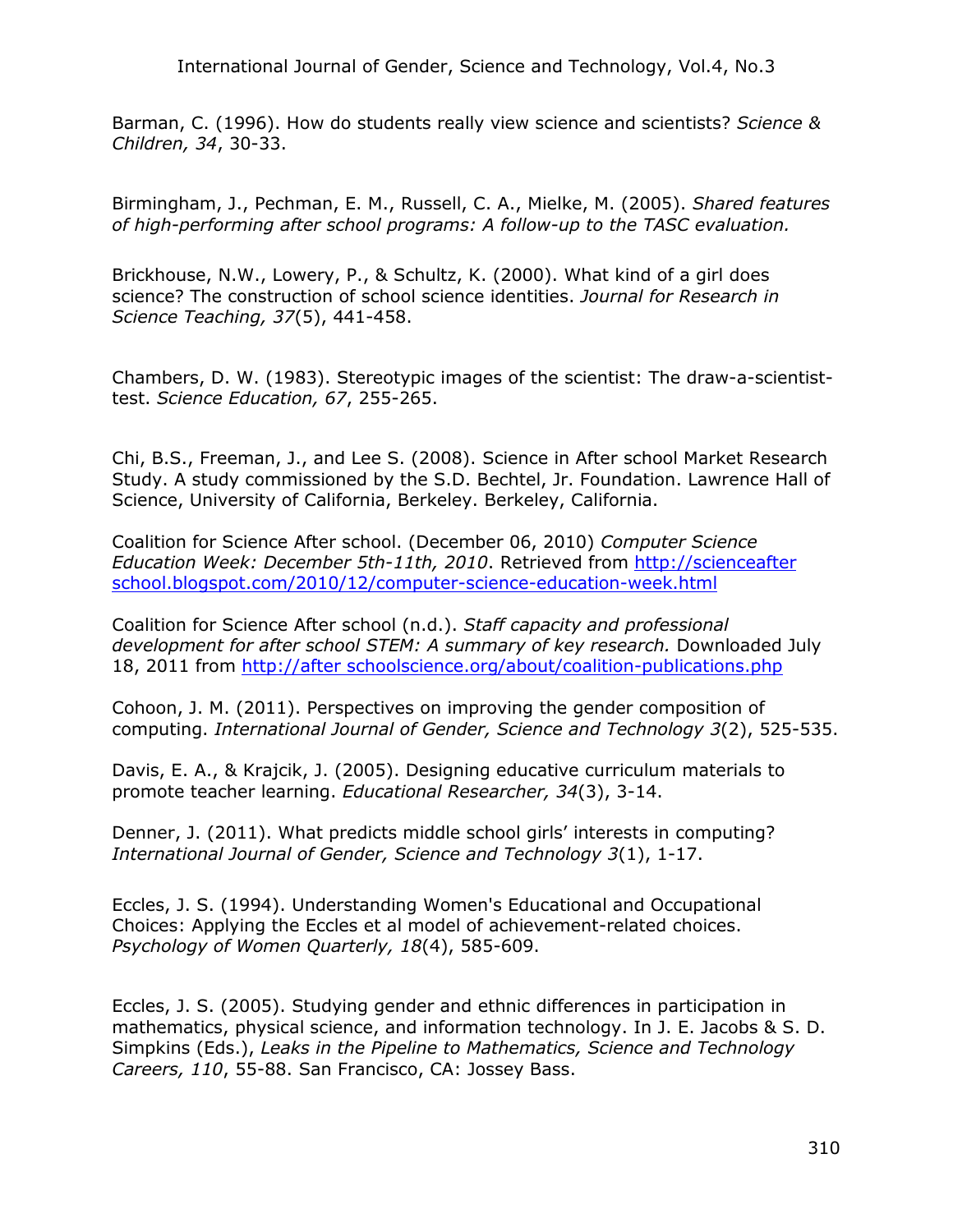Eccles, J. S. (2007). Where are all the women? Gender differences in participation in physical science and engineering. In S. J. Ceci & W. M. Williams (Eds.), *Why aren't more women in science?* (pp. 199-210). Washington, DC: American Psychological Association.

Eccles, J. (2009). Who am I and what am I going to do with my life? Personal and collective identities as motivators of action. *Education Psychologist, 44*(2), 78–89.

Freeman, J., Dorph, R., & Chi, B. (2009). Strengthening after school STEM staff development. Berkeley, CA: Coalition for Science After school.

Glaser, G. B., & Strauss, A. L. (1967). *The discovery of grounded theory: strategies for qualitative research.* Chicago, IL: Aldine.

Goode, J., Estrella, R., & Margolis, J. (2006) 'Lost in translation: Gender and high school computer science', in J.M. Cohoon and W. Aspray (eds.), *Women and Information Technology: Research on Underrepresentation* (pp. 89- 114).Cambridge, MA: MIT Press.

Halpern, D. F., Benbow, C. P., Geary, D. C., Gur, R. C., Hyde, J. S., & Gernsbacher, M. A. (2007). The science of sex differences in science and mathematics. *Psychological Science in the Public Interest, 8*(1), 1–51.

Koch, M., Gorges, T., & Penuel, W. (2012). Build IT: Scaling and sustaining an after school computer science program for girls. *After school Matters*.

Margolis, J. R. & Fisher, A. (2002). *Unlocking the Clubhouse: Women in Computing*. Cambridge, MA: MIT Press.

National Academy of Sciences, National Academy of Engineering, Institute of Medicine, & National Research Council. (2010). *Expanding underrepresented minority participation: America's science and technology talent at the crossroads*. Washington, DC: National Academies Press.

National Center for Women & Information Technology (NCWIT). (2007). *Guide to promising practices in informal information technology education for girls*. Boulder, CO: NCWIT and Girl Scouts. Available at [http://www.ncwit.org/pdf/Practices\\_Guide\\_FINAL.pdf](http://www.ncwit.org/pdf/Practices_Guide_FINAL.pd)

National Research Council. (2009). *Learning science in informal environments: People, places, and pursuits.* Washington, DC: National Academies Press.